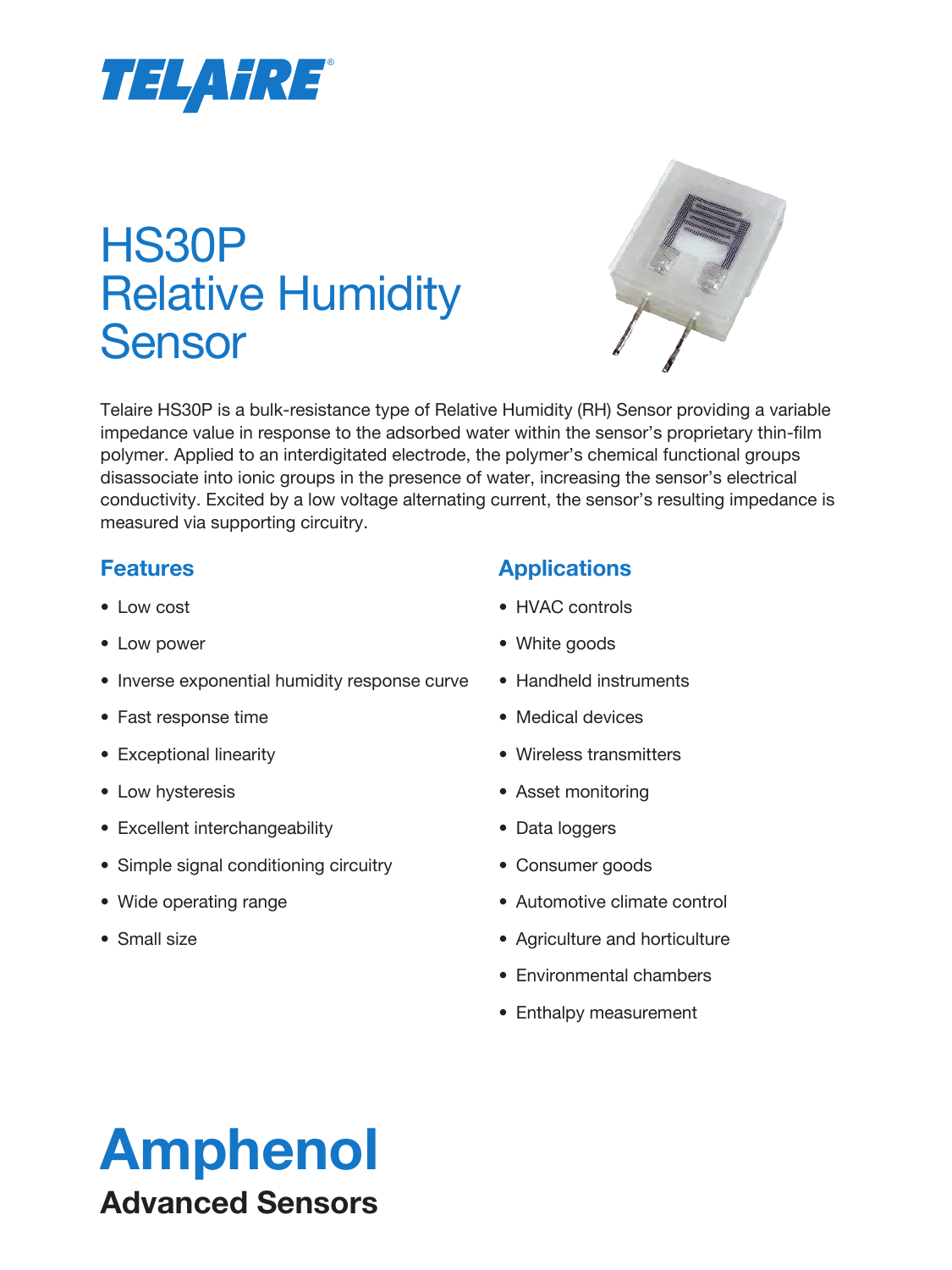## HS30P Specifications

| Parameter                       | <b>LIMITS</b> |                  |            | <b>UNIT</b>  | <b>CONDITION</b>                  |
|---------------------------------|---------------|------------------|------------|--------------|-----------------------------------|
|                                 | <b>MIN</b>    | <b>TYP</b>       | <b>MAX</b> |              |                                   |
| Storage Temperature             | $-20$         |                  | 70         | $^{\circ}$ C |                                   |
| <b>Storage Humidity</b>         | 20            |                  | 90         | %RH          | Without condensation              |
| <b>Operating Humidity</b>       | 20            |                  | 90         | %RH          | Do not allow dewdrops<br>to form. |
| <b>Operating Temperature</b>    | $-20$         |                  | 60         | $^{\circ}$ C |                                   |
| <b>Rated Power</b>              |               | AC <sub>1V</sub> |            |              | $50$ Hz $\sim$ 1KHz               |
| Nominal Impedance Value         |               | 55               |            | $k\Omega$    | 25°C, 50%RH                       |
| Tolerance on Impedance<br>Value | 32.3          |                  | 99.7       | $k\Omega$    |                                   |

### **Reliability**

| <b>Parameter</b>     | Criteria | Condition                          |
|----------------------|----------|------------------------------------|
| Dry Heat Storage     | <±5 %RH  | 70, 1000 hours                     |
| Cold Storage         | $±5$ %RH | -25, 1000 hours                    |
| Damp Heat Storage    | <±5 %RH  | 60 $\pm$ 6°C, 90~95%RH, 1000 hours |
| Heat Cycle Test      | <±5 %RH  | $-25$ $\sim$ 70, 500 cycles        |
| Low Humidity Storage | <±5 %RH  | 20, 20%RH, 1000 hours              |

## Figure 1 - Typical Sensitivity Characteristics

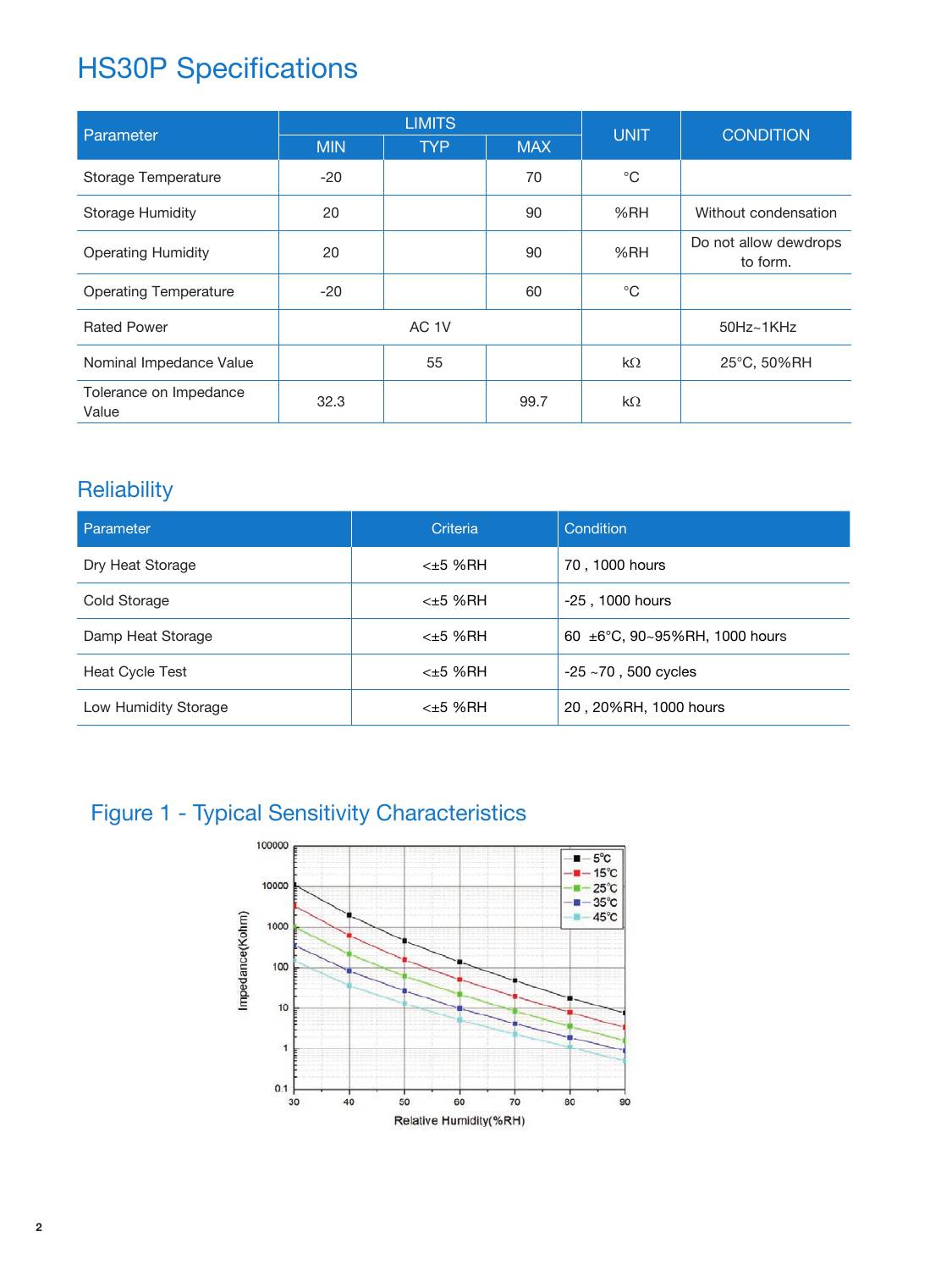## HS30P Specifications (Cont.)

#### Figure 2 - Typical Response







| <b>No</b> | <b>Part Name</b>       | <b>Material</b>                 |  |  |
|-----------|------------------------|---------------------------------|--|--|
| 1         | <b>Humidity Sensor</b> | НS                              |  |  |
| 2         | Filter                 | Mesh                            |  |  |
| 3         | l ead                  | PBR                             |  |  |
|           | Case                   | Polypropylene<br>(Color: White) |  |  |

#### Recommended Handling Practices:

- Use only within specified conditions.
- Do not disassemble or change any parts.
- Do not touch sensor element.
- Do not apply any direct current to the sensor.
- Do not touch the film or surface of the sensor.
- In use and stock, freezing, dust, mist, oil, alcohol, corrosive gases or any other dirt/anomalous ambient may cause degradation of the sensor's characteristics.
- Protect the sensor film from flux/fume and high temperature during soldering.
- Do not immerse sensor in water.